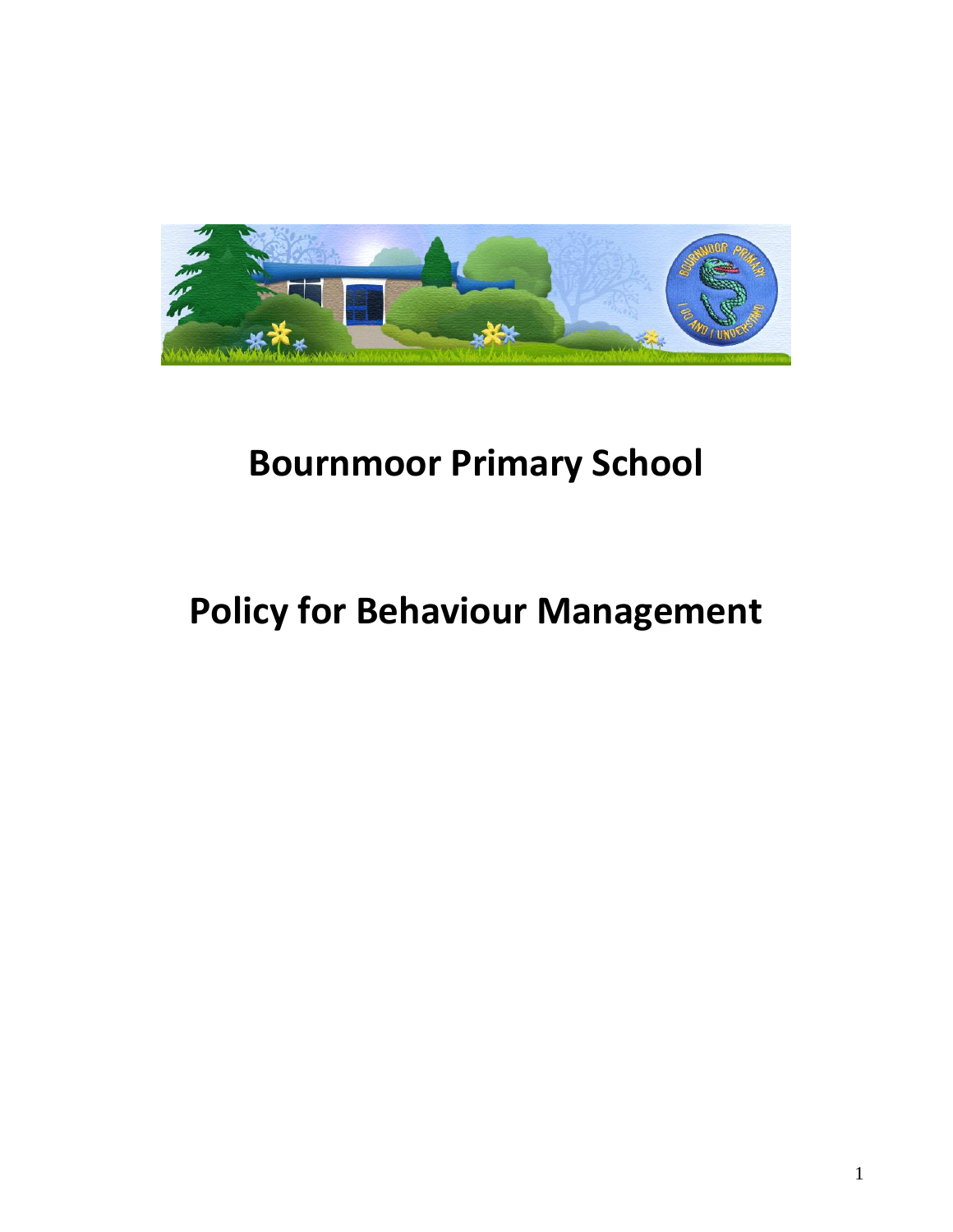# **Introduction**

Our school believes that in order to function as an institution with a safe and caring environment for all who work or learn in it, there must be a charter of rights to support everyone and an understanding of our responsibilities based on mutual respect which governs behaviour. As a Rights and Respecting school, the UN Convention on the Rights of the child are fundamental in our school practice. As such we ensure that:

- $\downarrow$  The best interests of the children are a priority (Article 3),
- $\downarrow$  Children have the right to say what they think matters concerning them (Article 12),
- $\ddot$  Children have the right to be protected from being hurt or mistreated, in body or mind (Article 19),
- $\downarrow$  Children have the right to be safe (Article 37).

## **Definition**

Our school believes that "behaviour" includes physical, emotional and personal attitudes which affect each person around them. The behaviour should be protective towards, and supportive of others within the school.

# **Scope**

This policy applies to all pupils, the nursery and to all adults who work in the school and all visitors to the school.

## **Aims**

It is the aim of the school to:

- 1. Promote respect for other people
- 2. Promote self-discipline and a respect for authority within its pupils.
- 3. Teach good behaviour amongst its pupils.
- 4. Ensure that the standards of behaviour are acceptable.
- 5. Regulate the conduct of pupils
- 6. Develop within the pupil's behaviour patterns which serve to improve their lives and produce a sound basis for adulthood.

# **Objectives**

By planning for the management of behaviour it is intended to have the following outcomes:

- 1. Adults including parents will lead by demonstrating respectful behaviour
- 2. Children and adults will treat each other with respect, kindness and consideration.
- 3. Children will develop self-discipline and self-respect.
- 4. Children will develop a sense of fairness, together with respect for the school charter of rights and responsibilities.
- 5. Children will develop an awareness of, and tolerance towards ways of life, culture, opinions and ideas different from their own.
- 6. Respect for the school environment.
- 7. Co-operative links between the home and school will be strengthened.
- 8. Children's and adult's attitudes to school and work will be positive and the learning environments will be conducive to the raising of educational standards.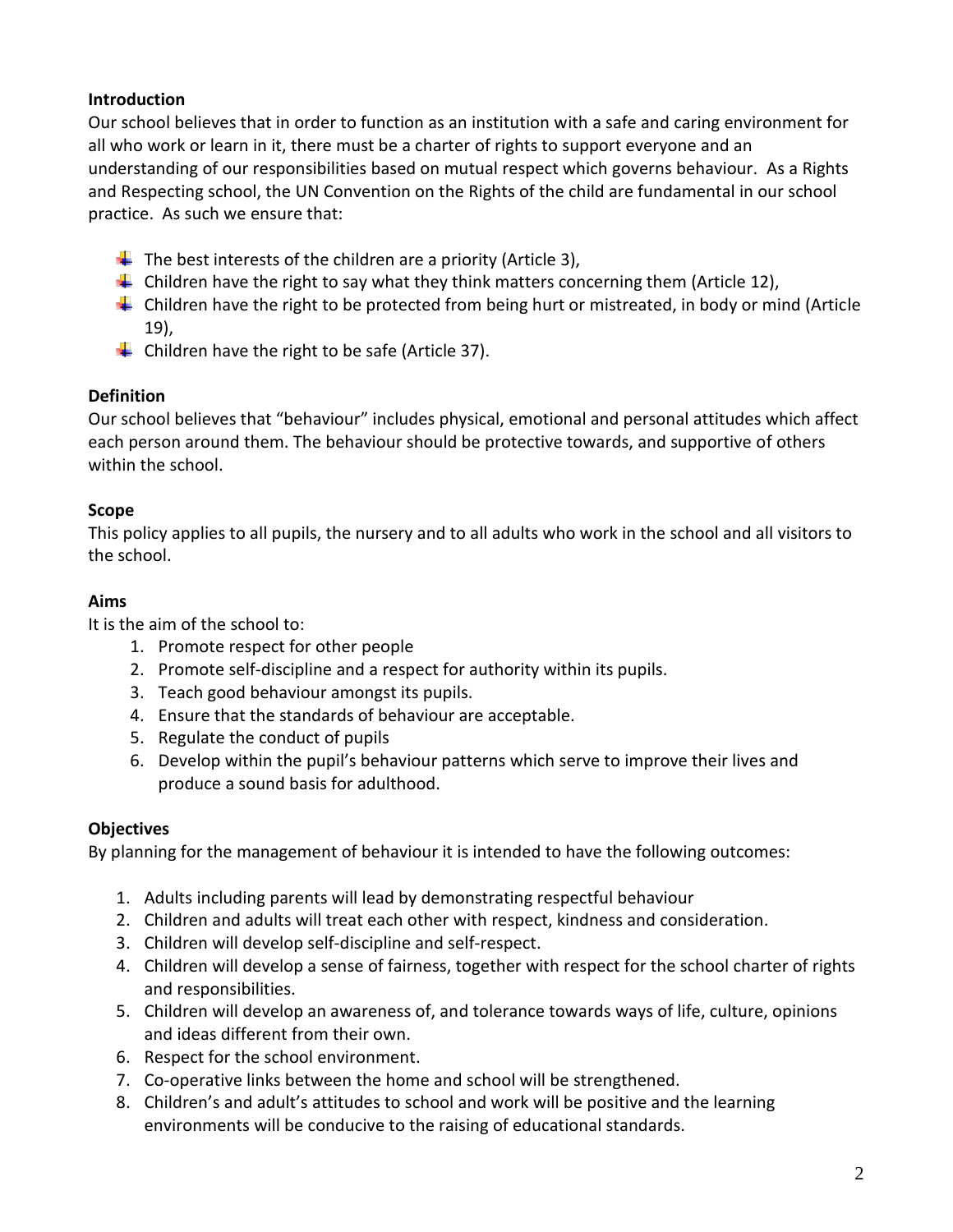## **Requirements**

Our school will produce a policy for the management of behaviour which will be reviewed annually. The school will publish unambiguous charters for classroom and playground behaviour. The teachers and other staff will be given training in behaviour management and supportive skills.

The pupils will be taught correct behaviour attitudes and will be rewarded for achieving these. A clear statement of the school charter of Rights and Responsibilities, identified acceptable and unacceptable behaviours, the rewards and sanctions as well as the exclusion process will be produced and presented to all pupils and staff.

## **Conclusion**

This policy is designed to enable the school to develop a clear strategy for the management of pupil's behaviour. Through this strategy and guidance, it is intended that the classroom environment will be supportive of good educational practice, and that the ethos of the school supports a caring, protective and happy working environment.

## **Guidelines for Behaviour Management**

## **Introduction**

- The school system of behaviour management is based on respect for all.
- Children are rewarded for good behaviour.
- All children are expected to follow the School Charter of Rights and Responsibilities, their classroom charter and the lunch-time charter.
- Parents agree to support the School Charter of Rights and Responsibilities when they sign the home school agreement.
- Consequences for behaving inappropriately should be applied consistently by all members of staff.

# **Our School Charter**

| <b>Rights</b>                                   | <b>Respectful Actions</b>                                |
|-------------------------------------------------|----------------------------------------------------------|
| To be listened to.                              | To listen to others.                                     |
| To get the help we need to understand our work. | To listen and follow instructions.                       |
| To have a clean and tidy school.                | To help to keep the school tidy.                         |
| To be spoken to politely.                       | To speak politely to everyone.                           |
| To feel safe in school.                         | To keep our hands, feet and objects to ourselves.        |
| To be treated with respect.                     | To never hurt other people's feelings by what we<br>say. |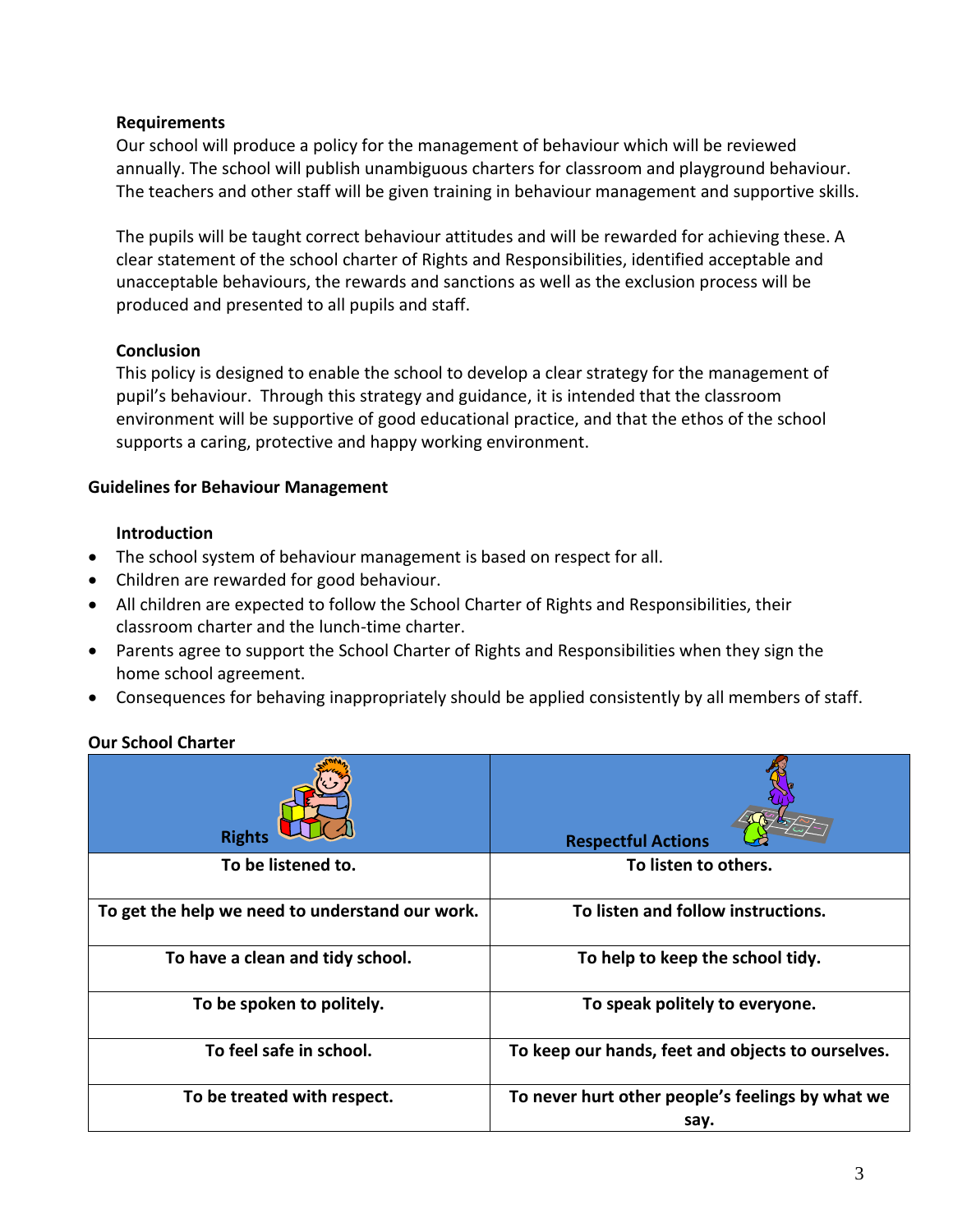#### **Classroom charters**

• Each class agrees a class charter of rights and responsibilities

#### **Rewards**

- Praise
- Pegs moved up towards 'Super Star Status' using the whole class system.
- Stars, stickers, stamps on work or on sweatshirts for good work or behaviour.
- Stars on chart (awarded individually, to a group or to a class) for special work or behavior which add up to prizes (as suggested by School Council) for example:
- Headteacher Awards for excellent work or behavior are given out regularly and this allows pupils to build up to their awards e.g. 'Gold Award' or 'Platinum Award'.

#### **Consequences**

- Warning
- Peg moved down on visual display chart to 'fallen star' status
- Moved away from the group
- Lose five minutes of playtime
- Lose whole play-time
- Sent to Headteacher
- Headteacher phones parents to engage home/school support.
- Severe Clause: Headteacher sends letter home.

#### **Our Lunchtime Charter (inside)**

| <b>Rights</b>                              | <b>Respectful Actions</b>                                                         |
|--------------------------------------------|-----------------------------------------------------------------------------------|
| To be able to talk and to be listened to.  | To talk using inside voices and to listen to<br>others and follow instructions.   |
| To have a choice of healthy food.          | To try the food we have chosen.                                                   |
| To have a clean and pleasant environment.  | To clear away our cups and trays.                                                 |
| To be spoken to politely.                  | To speak politely to everyone.                                                    |
| To feel safe in the hall.                  | To keep our hands and feet to ourselves<br>and push our chairs in when we get up. |
| To enjoy our meal without being disturbed. | To be considerate of others while they are<br>eating.                             |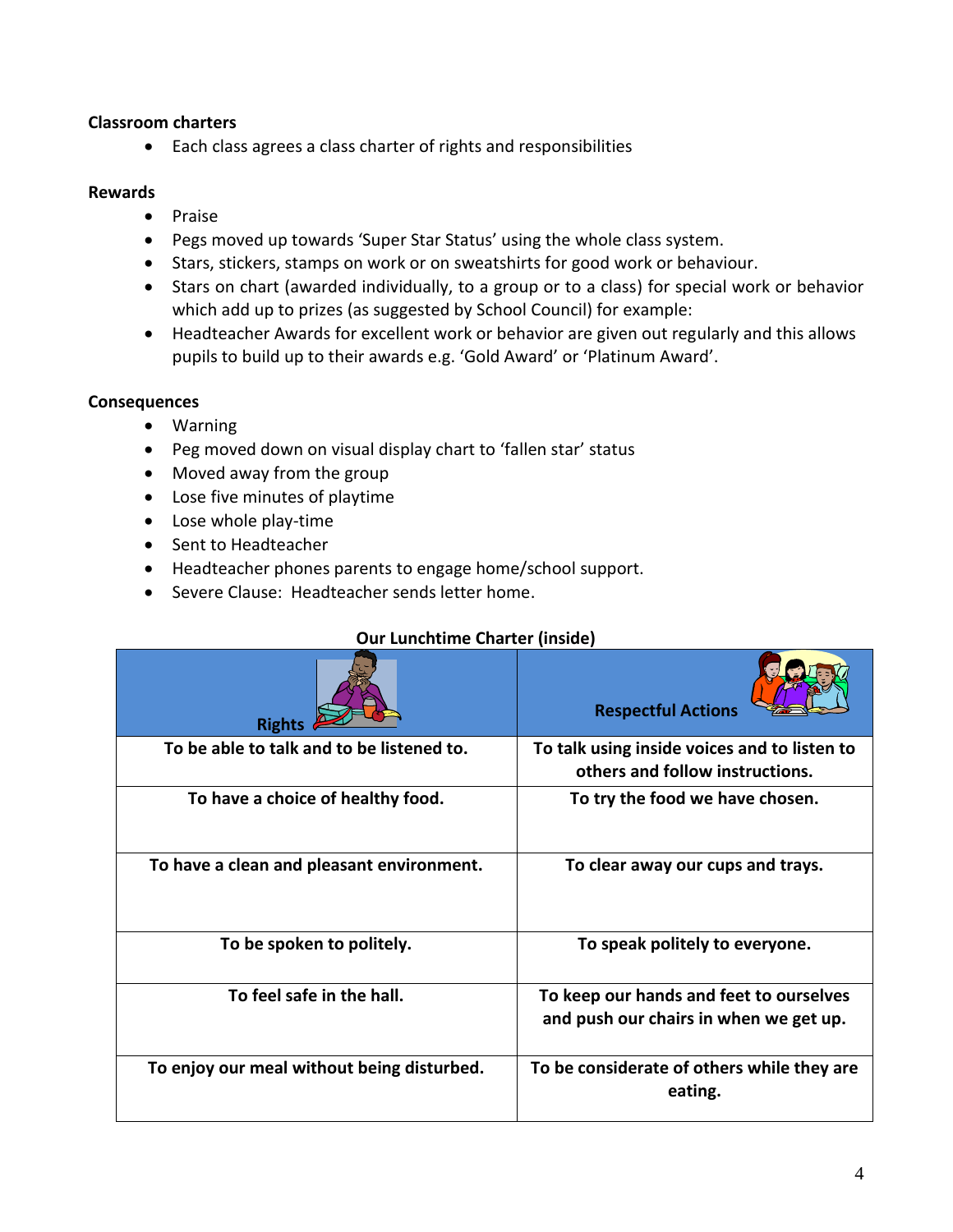## **Our Lunchtime Charter (outside**)

| <b>Rights</b>                               | <b>Respectful Actions</b>                                                        |
|---------------------------------------------|----------------------------------------------------------------------------------|
| To be respected by other people.            | To play together, share equipment and use<br>kind words.                         |
| To have a choice of a variety of equipment. | To look after equipment and put it away<br>when we are finished playing with it. |
| To play safely.                             | To be aware of other people and our<br>surroundings.                             |
| To have a choice of activities.             | To agree to follow the Active Lunch Rota.                                        |
| To have fresh air and exercise.             | To bring coats and sensible shoes/wellies.                                       |

#### **Rewards**

- Individual stickers awarded.
- Moving up our peg system to achieve 'Super Star' status.
- Being noted as a role model for other children.
- Behaviour Certificate/prize awarded when you get achieve Headteacher awards.
- Praise to child and shared with parents.
- Good news shared in assembly with the school.

#### **Consequences**

- $\bullet$  1<sup>st</sup> time rule is broken: warning.
- 2<sup>nd</sup> time rule is broken: time out for 5 minutes.
- 3<sup>rd</sup> time rule broken: ten minutes time out and teacher informed.
- 4<sup>th</sup> time rule broken: Send to Mrs Snowdon and parents may be informed.

## **Repeated Unacceptable Behaviour**

The school will work with parents and the Behaviour Support Services to implement a range of programmes and support to children exhibiting repeated unacceptable behaviours.